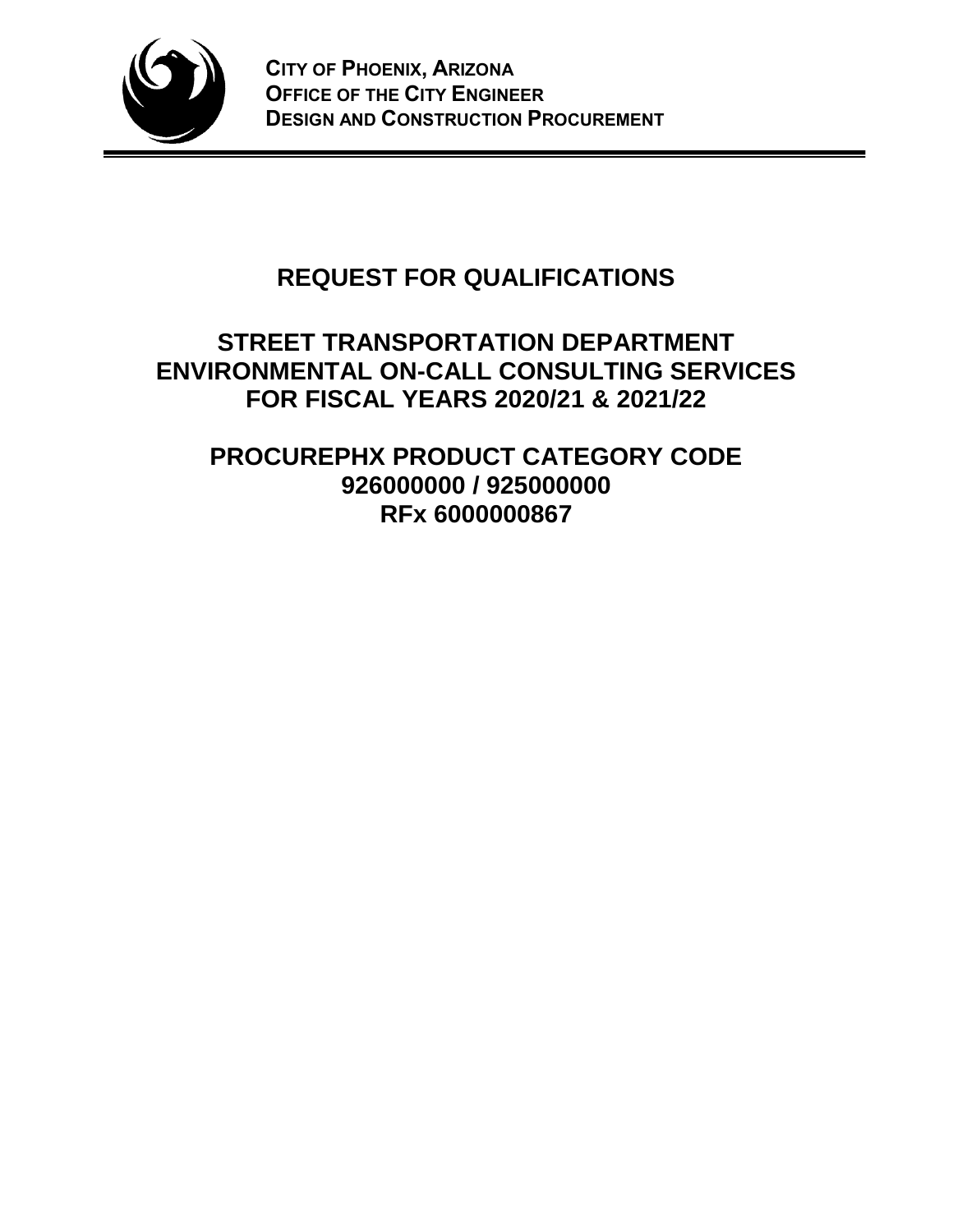# REQUEST FOR QUALIFICATIONS

The City of Phoenix is seeking up to (10) ten qualified consultants to provide environmental on-call services citywide on an as-needed basis for Environmental Site Assessments (ESAs) from July 1, 2020 to June 30, 2022.

# **SECTION I – PROJECT DESCRIPTION**

The selected firms will be responsible to perform Phase I, Phase II, and Phase III Environmental Site Assessments (ESAs), Biological Surveys, Brownfields related work, environmental program support services, and other related environmental studies and investigations on real property for the City of Phoenix.

ESAs will be performed primarily on properties being evaluated for acquisition by the City, although in some instances City-owned property will be evaluated. Biological surveys will be performed primarily in conjunction with design activities for capital improvements, or as needed to assure compliance with Endangered Species Act requirements. Other environmental studies include, but are not limited to vapor encroachment assessments, Brownfields studies, groundwater monitoring, landfill redevelopment, and assistance for environmental permitting, emission testing, regulatory reporting, document preparation and technical support, with an emphasis on the Clean Water Act, including, but not limited to wastewater and stormwater rules and regulations. The consultant may also be requested to provide technical and environmental training and/or environmental outreach support for regulatory compliance.

# **SECTION II – SCOPE OF WORK**

Included in this Request for Qualifications as Exhibit B are generic scopes of work for the Phase I assessments, Phase II assessments, and assessments of vapor intrusion. A generic scope of work for Phase III environmental assessment will be provided in the contracts as this work is very site specific and can be variable and dependent on the results of the Phase I and Phase II site assessments.

Each responding firm must demonstrate a capability to successfully complete the Phase I and Phase II assessment scopes of services, and must identify the types of subconsultants, if any, to be used. Firms must also describe their experience with Phase III environmental assessments, groundwater monitoring,

The Consultant shall provide services in other environmental investigations and tasks as directed by the Street Transportation Department Environmental Section.

Attached as Exhibit C is the minimum insurance requirements for the project.

# **SECTION III - PRE-SUBMITTAL MEETING**

A pre-submittal meeting will be held at 9:30a.m., Phoenix time on Tuesday, March 3, 2020, at 251 W. Washington Street, Calvin C. Good Municipal Building, 10<sup>th</sup> Floor, Conference Room CCG10 (Coronado Training Room). At this meeting, City staff will discuss the scope of work, general project requirements, and respond to questions from the attendees. It is strongly recommended that interested firms attend the pre-submittal meeting. Inquiries regarding the project scope outside of this pre-submittal meeting must be directed to the Contracts Specialist.

# **SECTION IV - STATEMENT OF QUALIFICATIONS EVALUATION CRITERIA**

Firms will be selected through a qualifications-based selection process based on the criteria below. Subcriteria are listed in order of importance in relation to project services. City of Phoenix project experience is not required.

# **A. Experience of the Prime Firm (maximum 250 points)**

Describe the experience and qualifications of your firm in providing these services for similar projects. Provide at least two comparable projects.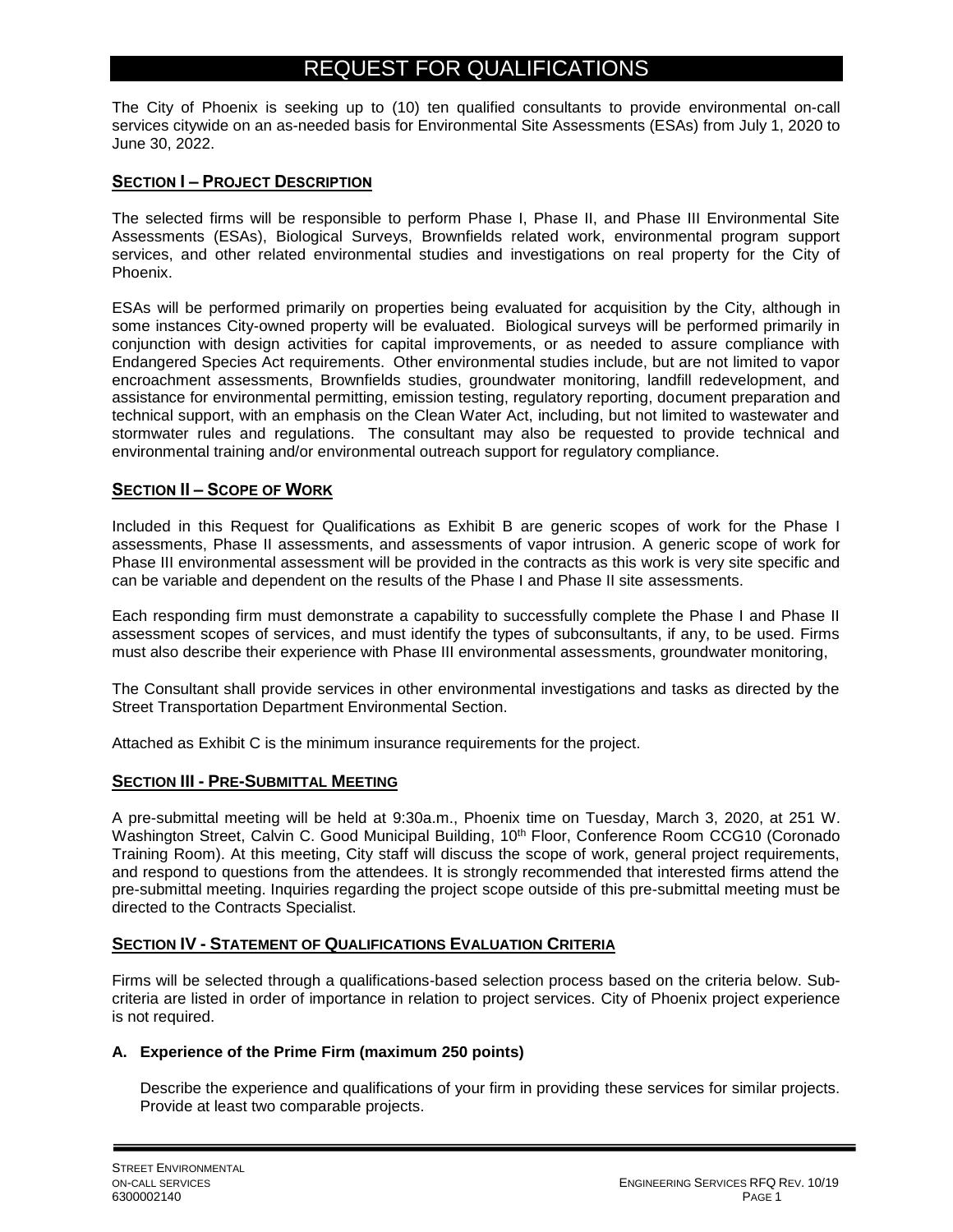- 1. Description of the project including scope and project owner
- 2. Role of the firm and explain how this relates to the services being solicited
- 3. Project's original contract value, final contract value, and reason for variance
- 4. Project's start date and completion date

### **B. Experience of the Key Personnel (maximum 250 points)**

Describe the experience and qualifications of the key personnel expected to be assigned in providing these services for similar projects. For each key person identified, list their length of time with the firm and at least two comparable projects in which they have played a primary role. If a project selected for a key person is the same as one selected for the firm, provide just the project name and the role of the key person.

For each project listed, please provide:

- 1. Description of the services including scope and project owner
- 2. Role of the key person
- 3. Contracted service dates and contract value

### **C. Project Management, Approach, and Responsiveness (350 points)**

Provide a description in more technical detail of at least two primary Phase I, II, & III projects completed within the last three years. These projects should demonstrate working knowledge and experience performing Phase I's and evaluating the findings for Phase II & III work.

- 1. Describe the approach and methodology used, in conducting Phase I's. Please provide examples of your Phase I & Phase II Environmental Site Assessment report format. Appendices such as environmental data reports, directories building records, etc. can be omitted. However, please include the tables of contents and Appendix header pages indicating what information would be included in your report. The example reports will not count toward the overall maximum page limit of the submittal.
- 2. Describe any supplemental tasks that were deemed necessary, recommended or provided (solicited or unsolicited), which enhanced outcome, reduced cost, or expedited safe completion
- 3. Include a brief discussion of your approach to project issues such as troubleshooting, dispute resolution, submittal of reports, submittal of samples, and any other pertinent matters

### **D. Staffing Information for Key Personnel (maximum 150 points)**

Provide the following:

- 1. Team's availability and commitment to the project, including sub-consultants
- 2. Team's plan to maintain continuity of the proposed services
- 3. Organization chart showing key personnel
- 4. Identify the location of the lead firm's principal office and the home office location of key staff on this project.

### **E. Reference Check (maximum 75 points\*)**

Use the form provided (Exhibit A) to obtain at least three references. It is preferred no more than one be a City of Phoenix project. If your firm has not completed prior projects with other agencies, you will not be penalized. It is recommended there be references outside the City of Phoenix.

\*These points are in addition to the 1,000 points for the SOQ.

### **SECTION V - SUBMITTAL REQUIREMENTS**

**New Electronic Submittal Process**: Firms interested in this project must submit a Statement of Qualifications (SOQ) electronically through the ProcurePHX online portal.

Submittal requirements are as follows: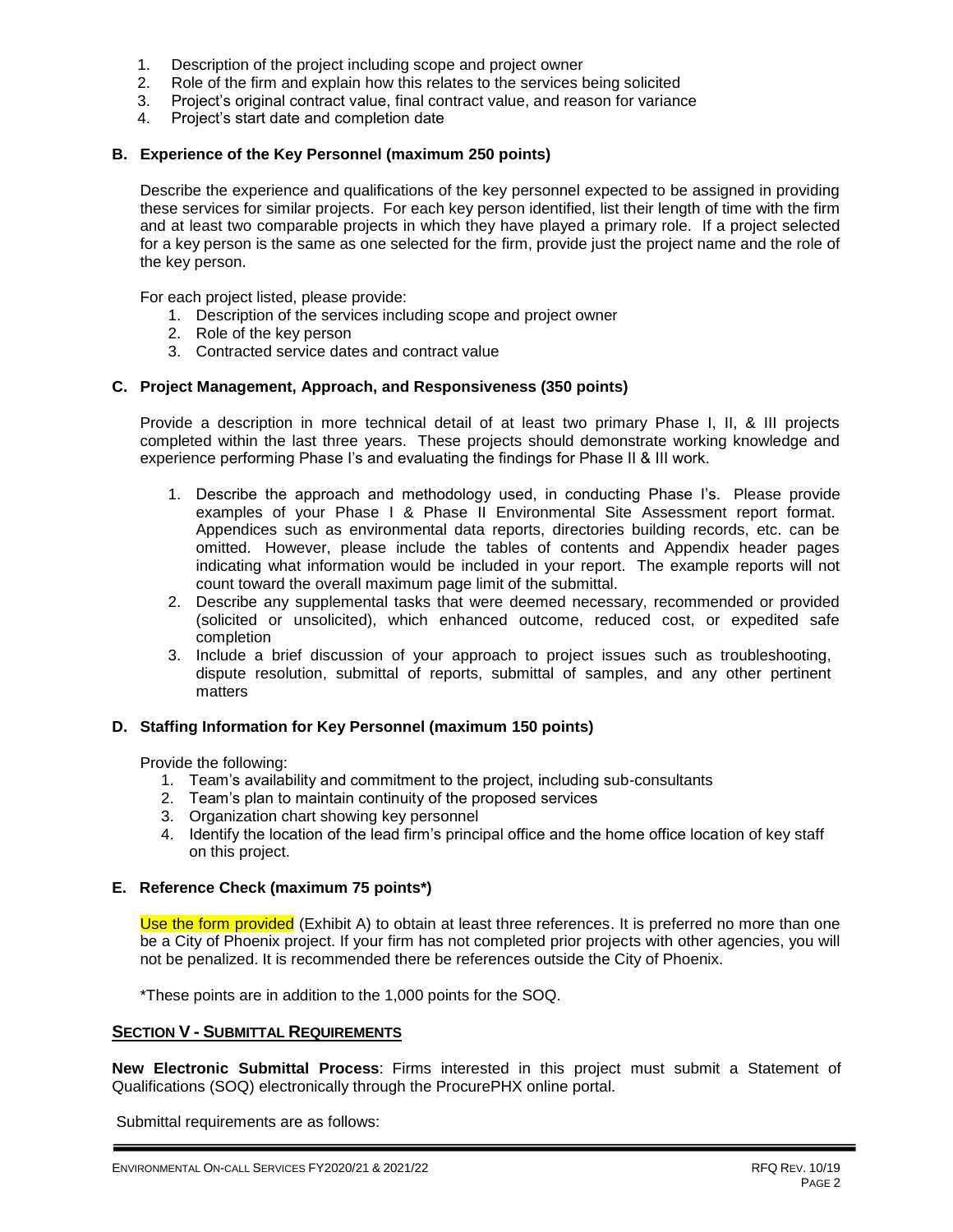**Vendor Information: All firms must be registered in the City's Vendor Management System prior to submitting a proposal. For new firms, the City will send an email to your firm with a vendor number within two business days of submitting the request. The vendor number should be included on the cover of the SOQ. Information on how to register with the City is available at:** 

### <https://www.phoenix.gov/financesite/Pages/EProc-help.aspx>

**If your firm is already registered with the City of Phoenix's ProcurePHX system, please visit**  <https://eprocurement.phoenix.gov/irj/portal> **to login and access the electronic solicitation.**

### **The product category code for this RFQ is 926000000 / 925000000 and the RFx number is 6000000867.**

### **Submittals:**

- Submittals must be uploaded to the ProcurePhx website by the submittal due date and time.
- Submit only one (1) SOQ electronically, in .PDF format only, addressing all evaluation criteria. No hard copies will be accepted.
- Clearly display the firm name, vendor number, project title, and project number on the cover of the SOQ.
- A maximum of **12 pages** is permitted to address all content in the SOQ submittal *(Maximum page limit includes evaluation criteria and all additional content. It does not include information sheet.)*
- Submit electronically the Statement of Qualifications by **12:00 noon, Phoenix time, on Friday, March 13, 2020.**
- Upload one complete version of the SOQ addressing all the criteria. Upload format is .PDF.
- Page size must meet requirements of 8½" x 11"
- Font size must not be less than 10 point
- Content count:
	- $\checkmark$  Each side of a page containing evaluation criteria and additional content will be counted toward the maximum page limit noted above.
	- $\checkmark$  Pages that have project photos, charts and/or graphs will be counted towards the maximum page limit noted above.
	- $\checkmark$  Front and back covers, information sheet, Table of Contents pages, and divider (tab) pages **will NOT** be counted toward the maximum page limit noted above, unless they include evaluation criteria and additional content that could be considered by the selection panel.
- **Information Sheet:** Provide an information sheet that includes project title, project number, RFx number, firm name, address, phone number, vendor number, and the name, title, email address and signature of your contact person for the project. Do not include any additional information.
- **Evaluation Criteria:** Address the SOQ evaluation criteria.
- **Additional Content:** Resumes and other information may be included (*content shall be included within the permitted maximum page limit*).

**Note: All pages exceeding the specified maximum page limit will be removed from the submittal and not considered in evaluating a submitted SOQ.** 

### **SECTION VI – GROUNDS FOR DISQUALIFICATION**

The following **will be grounds for disqualification,** and will be strictly enforced:

- Failure to submit electronically through the ProcurePHX online portal by the due date and time.
- Violating the "Contact with City Employees" policy contained in this RFQ

# **SECTION VII - SELECTION PROCESS AND SCHEDULE**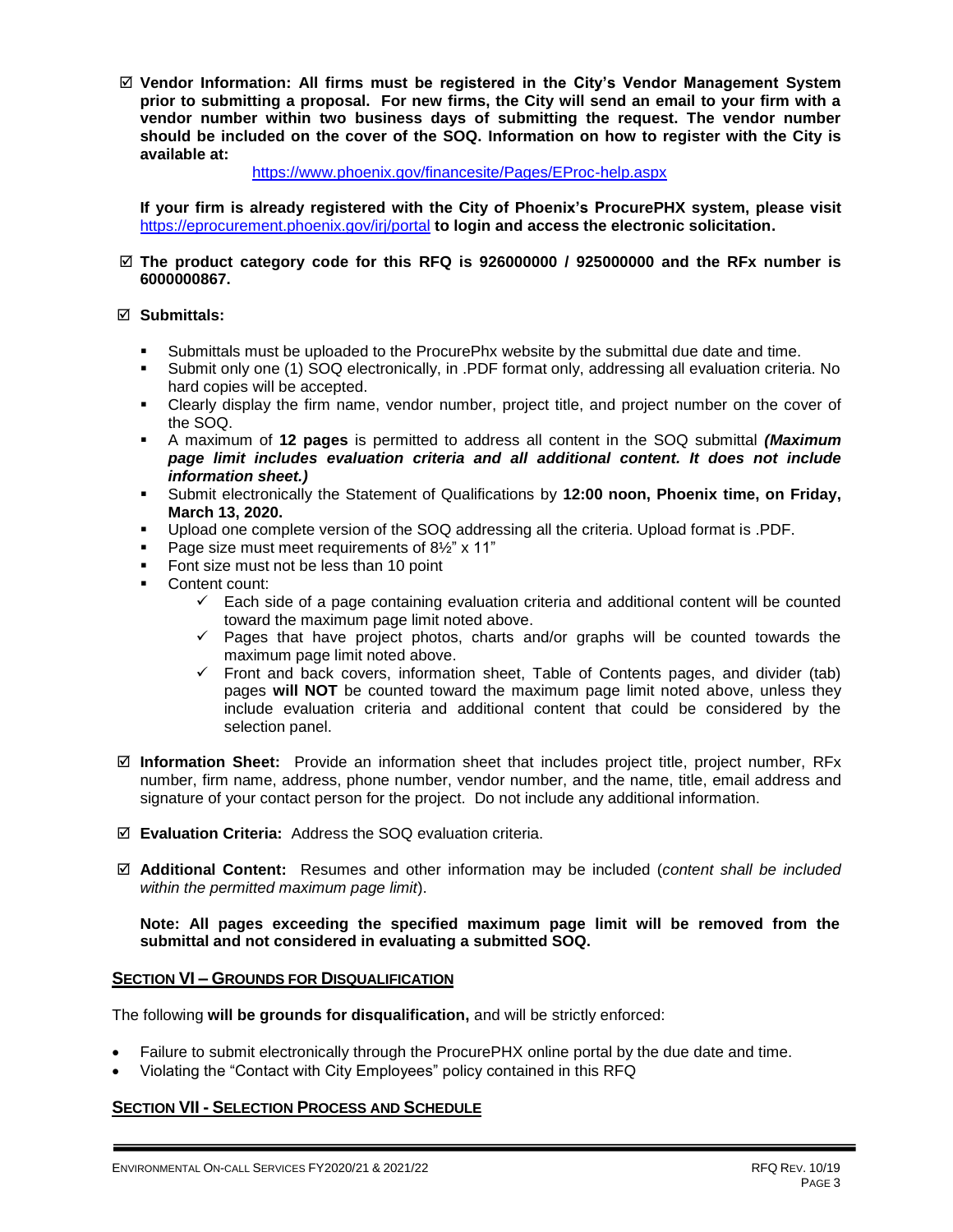Interested firms will submit a SOQ. The firms will be selected through a qualifications-based selection process. A selection panel will evaluate each SOQ per the criteria set forth in Section IV above.

The City will select a firm based on the SOQs received; no formal interviews will be conducted. The City may conduct a due diligence review on the firms receiving the highest evaluation.

The City expects to create a final list of at least twelve, but not more than fourteen firms for this project. The City will enter into negotiations with the selected firms and execute a contract upon completion of negotiation of fees, contract terms, and City Council approval.

The following tentative schedule has been prepared for this project

| Pre-submittal meeting | March 3, 2020  |
|-----------------------|----------------|
| SOQs due              | March 13, 2020 |

If the City is unsuccessful in negotiating a contract with the best-qualified firm/s, the City may then negotiate with the next most qualified firm until a contract is executed, or the City may decide to terminate the selection process. Once a contract is executed with the successful firm, the procurement is complete.

#### http://solicitations.phoenix.gov/awards

All submitting firms will be notified of selection outcome for this project. The status of a selection on this project will be posted on the City of Phoenix's "Tabulations, Awards, and Recommendations" website:

### <http://solicitations.phoenix.gov/awards>

The selected Consultant should expect to comply with the Arizona State Statutes Title 34 and City of Phoenix Design and Construction Procurement's contract provisions.

### **SECTION VIII – GENERAL INFORMATION**

**Citywide Capital Improvement Projects.** Consulting and contractor services supporting the City's Capital Improvement Projects are procured under the authority of the City Engineer, currently located within the Street Transportation Department. Design and Construction Procurement coordinates the citywide consulting and construction contracting procurement processes.

**Changes to Request for Qualifications.** *Any changes to this Request for Qualifications (RFQ) will be in the form of a Notification.* The City of Phoenix shall not be held responsible for any oral instructions. Notifications are available on both the Current Opportunities and ProcurePHX webpage.

*It shall be the responsibility of the registered RFQ holder to determine, prior to the submittal of the Statement of Qualifications, if a Notification has been issued***.** Registered RFQ holders may refer to the web page or call the Contracts Specialist (listed below) to ascertain if a Notification has been issued for this project.

**Alternate Format.** For more information or a copy of this publication in an alternate format, contact the Contracts Specialist (listed below) - Voice or 602-256-4286 – TTY. Requests will only be honored if made within the first week of the advertising period.

**Release of Project Information.** The City shall provide the release of all public information concerning the project, including selection announcements and contract awards. Those desiring to release information to the public must receive prior written approval from the City.

**City Rights.** The City of Phoenix reserves the right to reject any or all Statements of Qualifications, to waive any informality or irregularity in any Statement of Qualifications received, and to be the sole judge of the merits of the respective Statements of Qualifications received.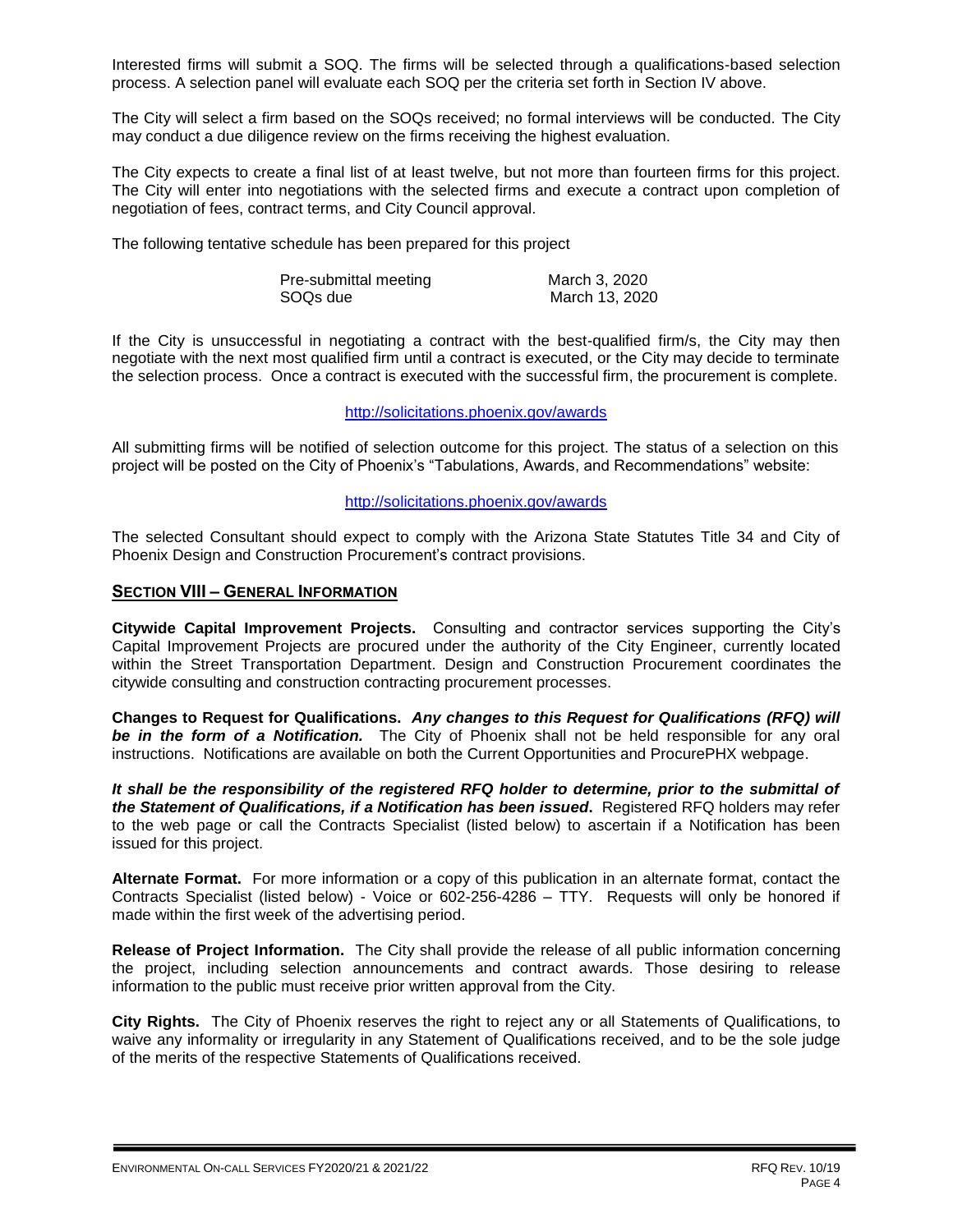**Contact with City Employees.** This policy is intended to create a level playing field for all Proposers, assure that contracts are awarded in public, and protect the integrity of the selection process. **OFFERORS THAT VIOLATE THIS POLICY WILL BE DISQUALIFIED.**

Beginning on the date the RFQ is issued and until the date the contract is awarded or the RFQ withdrawn, all persons or entities that respond to the RFQ, including their authorized employees, agents, representatives, proposed partner(s), subcontractor(s), joint venture(s), member(s), or any of their lobbyists or attorneys (collectively the Proposer), will refrain from any direct or indirect contact with any person (other than the designated Contract Specialist) who may play a part in the selection process, including members of the evaluation panel, the City Manager, Assistant City Manager, Deputy City Managers, Department heads, the Mayor and other members of the Phoenix City Council. As long as the RFQ solicitation is not discussed, Proposers may continue to conduct business with the City and discuss business that is unrelated to this RFQ solicitation with City staff.

Commencing on the date and time a solicitation is published, potential or actual proposers (including their representatives) will only discuss matters associated with the solicitation with the Mayor, any members of City Council, the City Manager, any Deputy City Manager, or any department director directly associated with the solicitation (including in each case their assigned staff, except for the designated procurement officer) at a public meeting, posted under the Arizona Revised Statutes, until the resulting contract(s) are awarded or all offers or responses are rejected and the solicitation is cancelled without any announcement by the procurement officer of the City's intent to reissue the same or a similar solicitation.

Proposers may discuss their proposal or the RFQ solicitation with the Mayor or one or more members of the Phoenix City Council, provided such meetings are scheduled through the Contract Specialist (listed below), conducted in person at 200 W. Washington, Phoenix, Arizona 85003, and are posted as open meetings with the City Clerk at least twenty-four (24) hours prior to the scheduled meetings. The City Clerk will be responsible for posting the meetings. The posted notice shall identify the participants and the subject matter, as well as invite the public to participate.

**Conflict of Interest.** The City reserves the right to disqualify any Proposer on the basis of any real or apparent conflict of interest that is disclosed by the proposal submitted or any other data available to the City. This disqualification is at the sole discretion of the City. Any Proposer submitting a proposal herein waves any right to object now or at any future time, before any body or agency, including but not limited to, the City Council of the City of Phoenix or any court.

**Protest Procedures.** Firms responding to disqualification or a procurement outcome are referred to the Code of the City of Phoenix Chapter 2, Article XII, Section 2-187 to 2-190.4, which governs protest procedures utilized throughout the selection process. The procedures may be reviewed through the City of Phoenix website at:

<http://www.codepublishing.com/az/phoenix/>

A copy of the Protest Policy is also available online at:

<https://www.phoenix.gov/streets/procurement-opportunities>

**Questions -** Questions pertaining to this selection process or contract issues should be directed to the Contracts Specialist, Elena Garcia at (602) 534-5788 or email elena.garcia@phoenix.gov.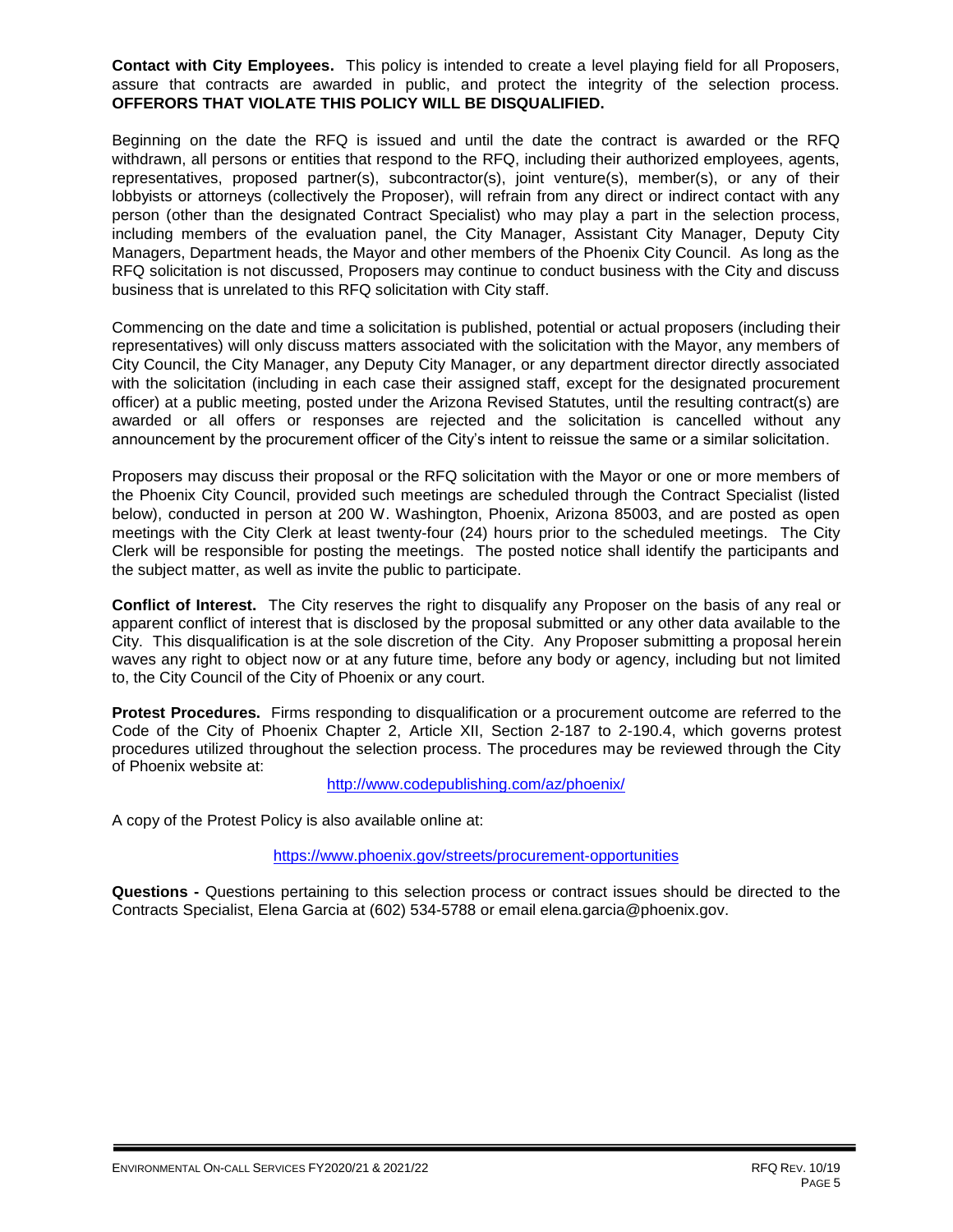# **EXHIBIT A CONSULTANT REFERENCE CHECK INSTRUCTIONS, FORM, AND SAMPLE LETTER**

**The attached Consultant Performance Evaluation Form is to be provided to the agencies or entities for which your firm has recently provided services relevant to those requested for this project. Provide the evaluation form to the Owner, or the Owner's representative directly responsible for oversight of the project to complete and submit to the email box listed below.**

**The first three references submitted will be accepted and the scores utilized as part of the evaluation process. Each reference check is worth up to 25 points for a total of up to 75 points available.**

**The form is to be completed by the agency or entity and uploaded to the (email box) at:**

**[soq.referencechecks@phoenix.gov](mailto:soq.referencechecks@phoenix.gov)**

**The procurement identifier is:**

**6000000867**

# **Attention: Elena Garcia**

**Also attached is a sample performance evaluation cover letter that may be used when sending the reference check request.**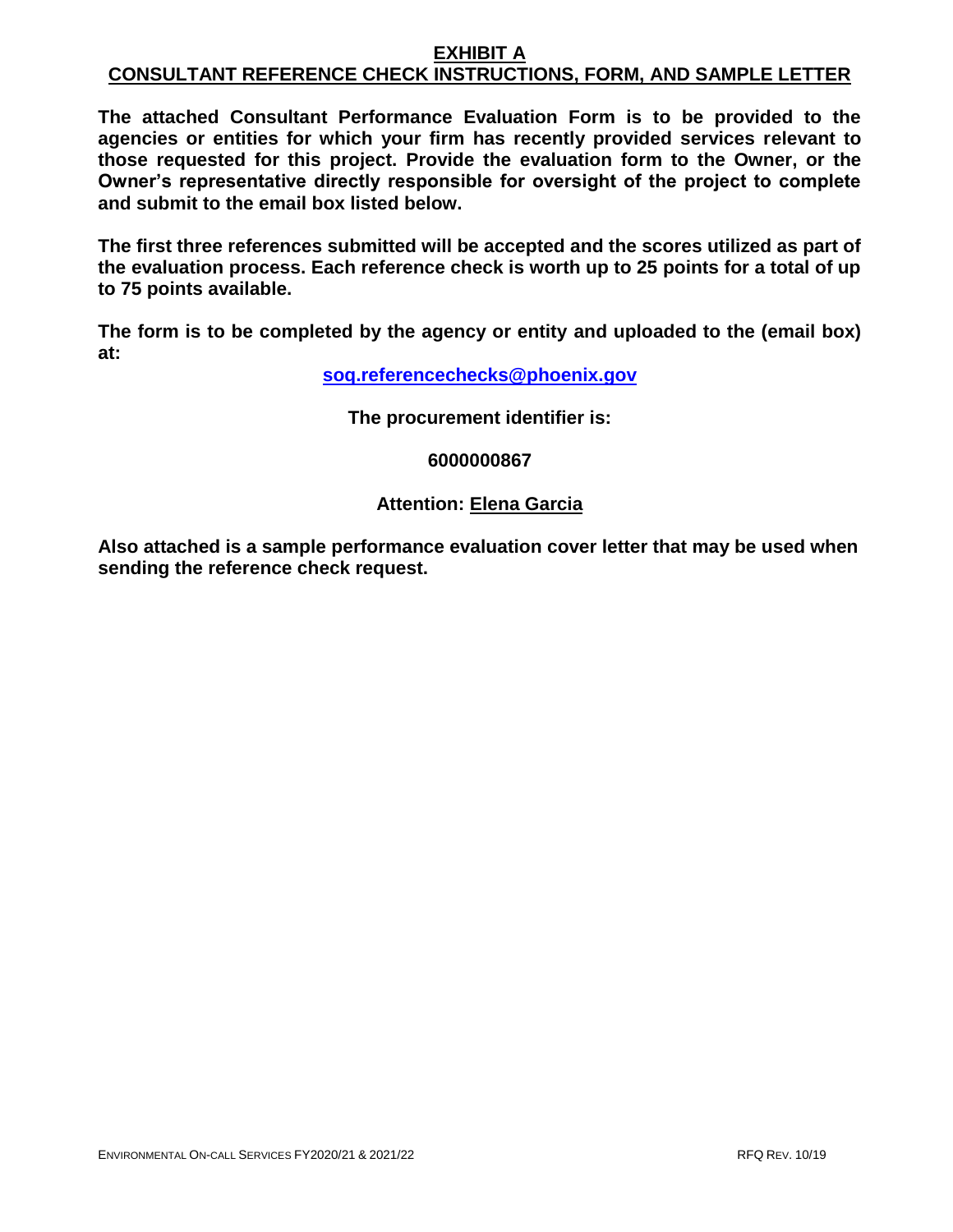Sample Cover Letter Contact Name Address of Reference

(Your Name) is responding to a Request for Qualifications (RFQ) from the City of Phoenix Office of the City Engineer's Design and Construction Procurement section.

The City is requesting reference information related to our past performance. As a part of the response submittal process, the City is requesting performance evaluations from agencies that our firm has performed services for either in the past or is currently receiving services.

I would appreciate your cooperation in completing the attached Consultant Performance Evaluation form and return by email the completed form by 12:00 pm Phoenix time on **March 13, 2020** to:

# [soq.referencechecks@phoenix.gov](mailto:soq.referencechecks@phoenix.gov)

# **Reference in Subject Line: RFx #6000000867**

For questions, contact Elena Garcia, Contracts Specialist at 602-534-5788.

Failure to submit the Consultant Performance Evaluation form by the above date will have a negative impact on the proposal we submit for this service. Your cooperation in submitting this form by this date is appreciated.

If you have any questions regarding this request, please contact (your name) at (your telephone number).

Sincerely,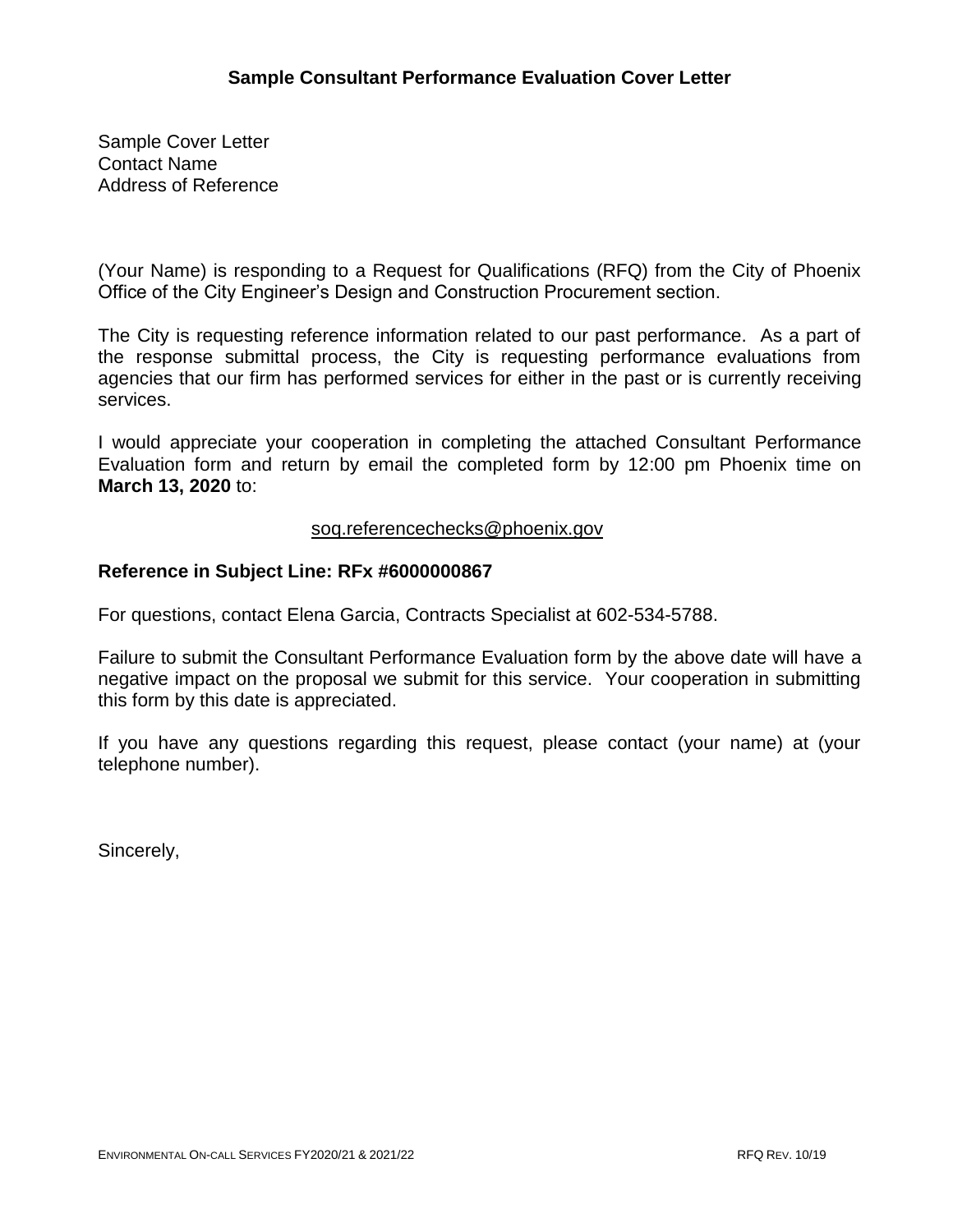# INSTRUCTIONS FOR COMPLETING CONSULTANT PERFORMANCE EVALUATION

Evaluate the consultant's contract performance in each of the rating areas listed below. On the Consultant Performance Evaluation form, circle the rating from 1 to 4 that most closely matches your evaluation of the consultant's performance. Comments are not required but appreciated. **Every rating area must be scored.** 

The Design and Construction Procurement section will use the information from this form to evaluate firms competing for contract award. **This completed form will become public record and upon request, will be released to the consultant or any other entity.**

Please submit the completed form to the address indicated on the bottom of the Consultant Performance Evaluation form. Thank you for your time and your cooperation.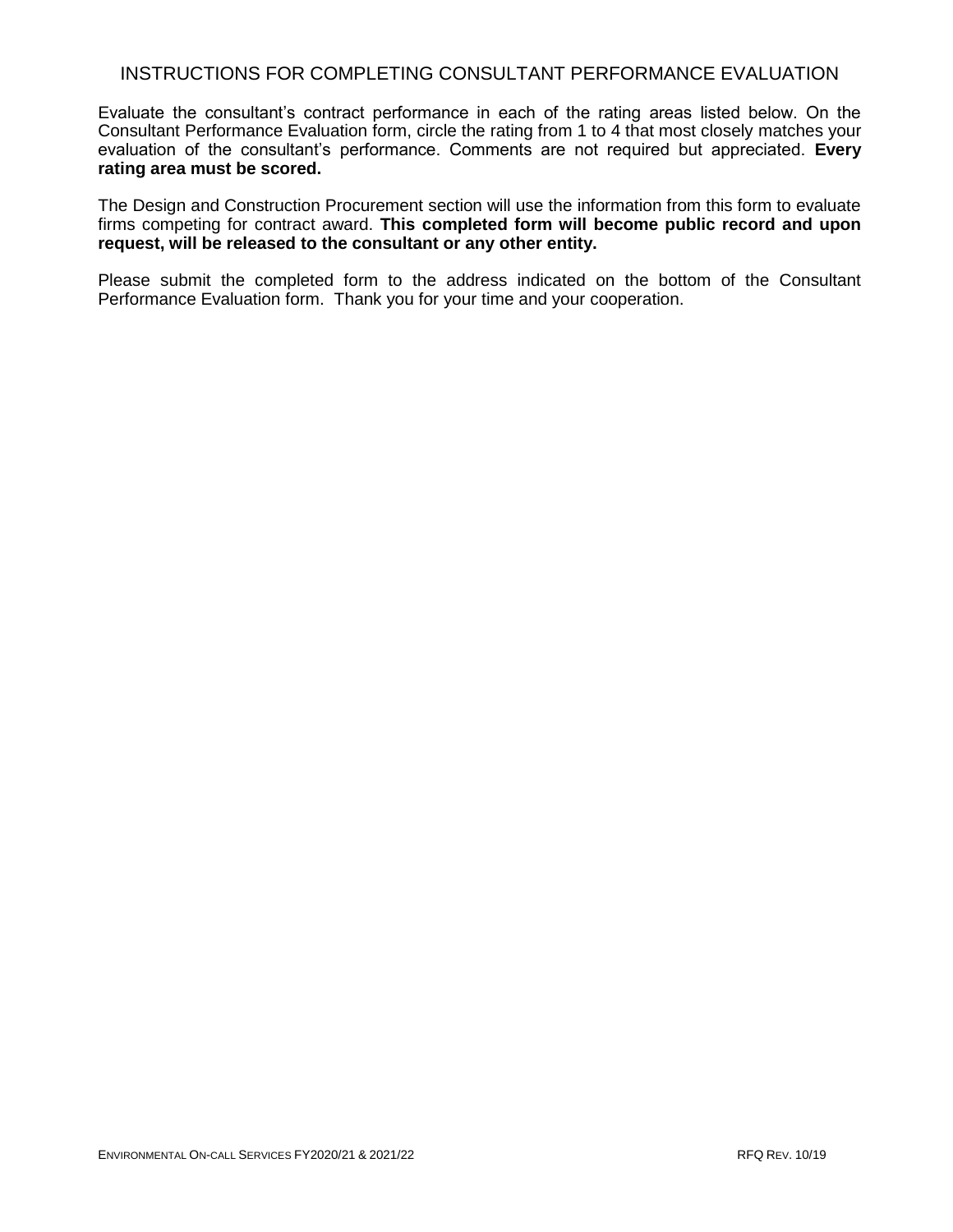# **STREET TRANSPORTATION DEPARTMENT ENVIRONMENTAL ON-CALL CONSULTING SERVICES FOR FISCAL YEARS 2020/21 & 2021/22 RFx: 6000000687**

# **CONSULTANT PERFORMANCE EVALUATION FOR \_\_\_\_\_\_\_\_\_\_\_\_\_\_\_\_\_\_**

(firm name)

**In the box below, provide the project title, contracted services provided by the firm, and start and completion date of services. This form is to be completed by the Owner, or the Owner's representative directly responsible for oversight of the project. The project services evaluated must be relevant to the services of this project. Every rating area must be scored.** 

**RATINGS: Summarize the Consultant's performance and circle the number below that corresponds to the performance rating for each category. Please see the rating scale.**

1 = Unsatisfactory;  $2 = \text{Poor}$ ;  $3 = \text{Good}$ ;  $4 = \text{Excellent}$ 

| <b>HOW WOULD YOU RANK THE</b><br><b>BUSINESS RELATIONSHIP</b><br>BETWEEN THE OWNER AND<br>THE FIRM?            | 4<br>3<br>$\overline{2}$<br>1              | Comments: |
|----------------------------------------------------------------------------------------------------------------|--------------------------------------------|-----------|
| WAS THE TEAM PRESENTED IN<br>THE PROPOSAL THE TEAM<br>THAT WORKED ON THE<br><b>PROJECT TO COMPLETION?</b>      | $\overline{4}$<br>3<br>$\overline{2}$<br>1 | Comments: |
| <b>WAS STAFF PROACTIVE IN</b><br><b>SOLVING PROBLEMS THAT</b><br><b>MAY HAVE OCCURRED ON THE</b><br>PROJECT?   | $\overline{4}$<br>3<br>$\overline{2}$<br>1 | Comments: |
| <b>WAS THE CONTRACTED</b><br><b>SCOPE OF SERVICES</b><br><b>COMPLETED ON TIME AND</b><br><b>WITHIN BUDGET?</b> | 4<br>3<br>$\overline{2}$<br>1              | Comments: |
| HOW WOULD YOU RATE THE<br><b>QUALITY OF WORK</b><br>PERFORMED BY THIS FIRM ON<br><b>YOUR PROJECT?</b>          | $\overline{4}$<br>3<br>$\overline{2}$<br>1 | Comments: |
| DID THE FIRM RECOMMEND<br><b>EFFICIENCIES OR PROVIDE</b><br><b>INNOVATIVE IDEAS OR</b><br>SUGGESTIONS?         | $\overline{4}$<br>3<br>$\overline{2}$<br>1 | Comments: |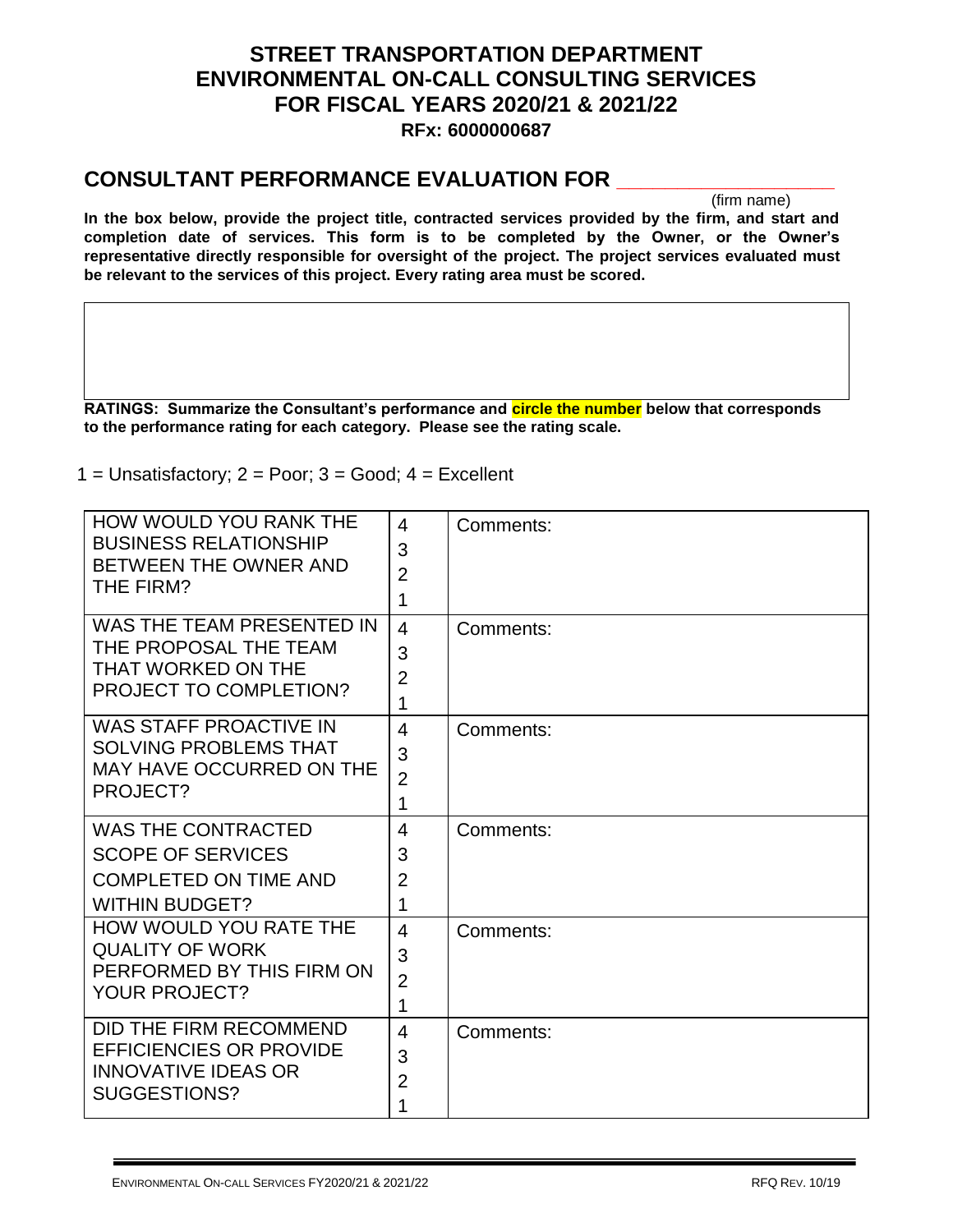| WOULD YOU BE WILLING TO<br><b>CONTRACT WITH THIS FIRM</b><br>$AGAIN?$ (YES = 1 point) | YES.      | Comments:           |
|---------------------------------------------------------------------------------------|-----------|---------------------|
|                                                                                       | <b>NO</b> |                     |
| <b>TOTAL SCORE</b>                                                                    |           | (MAXIMUM 25 POINTS) |

Reference Evaluation Provided By:

Name and Title: **We are all that the set of the set of the set of the set of the set of the set of the set of the set of the set of the set of the set of the set of the set of the set of the set of the set of the set of th** 

Agency/Organization: \_\_\_\_\_\_\_\_\_\_\_\_\_\_\_\_\_\_\_\_\_\_\_\_\_\_\_\_\_\_\_\_\_\_\_\_\_\_\_\_\_\_\_\_\_\_\_\_\_\_\_\_\_

Date: \_\_\_\_\_\_\_\_\_\_\_\_\_\_\_\_\_\_\_\_\_\_\_\_\_\_\_\_

Telephone Number: \_\_\_\_\_\_\_\_\_\_\_\_\_\_\_\_\_\_\_\_\_\_\_\_

# *Email completed form by March 13, 2020 by 12:00 pm Phoenix time to:*

[soq.referencechecks@phoenix.gov](mailto:soq.referencechecks@phoenix.gov)

# **\*EMAIL SUBJECT LINE SHOULD REFERENCE RFx NUMBER 6000000867**

**The document should reference the project number and firm for which the reference check is being submitted. If no project number is available, reference the service and firm for which the reference check is being submitted.**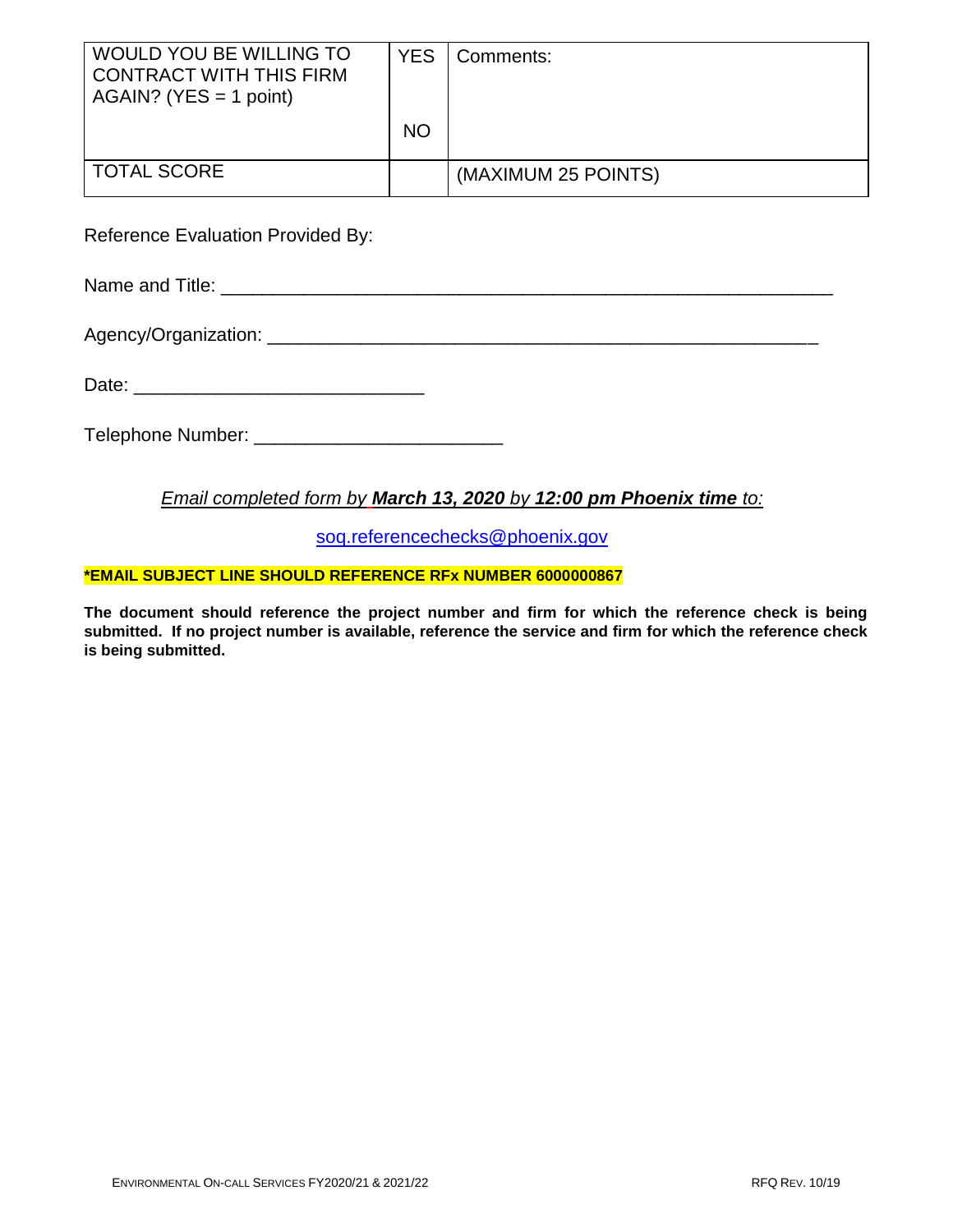# **EXHIBIT B**

# **ENVIRONMENTAL SERVICES - SCOPE OF WORK**

### **Phase I Environmental Site Assessment**

The Phase I ESA must be conducted to meet the requirements set forth in ASTM E1527-13 and the EPA Standards and Practices for AAI Rule, 40 CFR 312**.** In addition, an outline of specific task and report expectations is provided below.

- I. Report Cover must include the following:
	- a. Property address and parcel number(s).
	- b. City of Phoenix project number(s) (e.g., AV, PT, ST, etc.) and project name
	- c. Date of the final report
	- d. AAI date (the date of the first review of items listed in AAI [40 CFR 312.20(b)] and ASTM E1527-05 – to be used for tracking the 180-day expiration date).
	- e. EAS Number.
- II. Executive Summary must be included; indicate property/project description, key findings, archaeology, conclusions, and recommendations. List out all recognized environmental conditions (RECs), Historical recognized environmental conditions (HREC's), Conditional recognized environmental conditions (CREC's), and *de minimis* conditions, by property, if applicable
- III. Introduction must include the following:
	- a. Discussion of data gaps, including access issues, visual limitations, historical data failure, lack of interviews, etc. and comment on significance.
	- b. Statement of involved personnel and role; note the EP for each project.
- IV. Site Description: Include a discussion of all areas mentioned in ASTM E1527-13 Section 9, and also include sanitary sewer and potable water hook-up dates, location, general appearance, types of structures, building construction, current use, site security or lack thereof, etc.
- V. User Provided Information
	- a. Historical Title Report will be procured by the consultant.
	- b. COP will provide owner information; however, the consultant will need to identify the property manager and occupant information, in most cases.
	- c. COP will provide an ASTM User Questionnaire and site contact information.
- VI. Records Review
	- a. Conducted in accordance with ASTM E1527-13, Section 8.
	- b. Database Report
		- i. ASTM/AAI search radius.
		- ii. Summary table for entire database with database name, date of last update, search radius, number of sites listed.
		- iii. Summary table for each relevant database with more than one property of concern identified in the database report including facility name, address, distance from site, groundwater gradients (unless more site specific information is available, use ADWR Report #35 (Rascona, 2005) for depth to groundwater and flow direction), site status, and whether the facility listed is an environmental concern.
		- iv. Discussion of file review information, as applicable. For areas within 100 feet of an identified plume area, include plume map, COCs, GW flow and depth to water in the plume and distance to the site.
	- c. Additional Records
		- i. Include Fire Department, Maricopa County, and City building records (on-line and historical). MCESD septic records do not need to be obtained for residential properties developed prior to 1984 or where a sewer tap connection date can be verified by the COP.
		- ii. Include other databases, such as the ADEQ Drycleaner Inventory, WQARF Active Preliminary Investigation List, ADEQ Drywell List, and unremediated meth lab list on Board of Technical Registration website.
		- iii. As appropriate, include tribal records, historical societies, Bureau of Mines, State Fire Marshal, and/or Health Department.
	- d. Physical Setting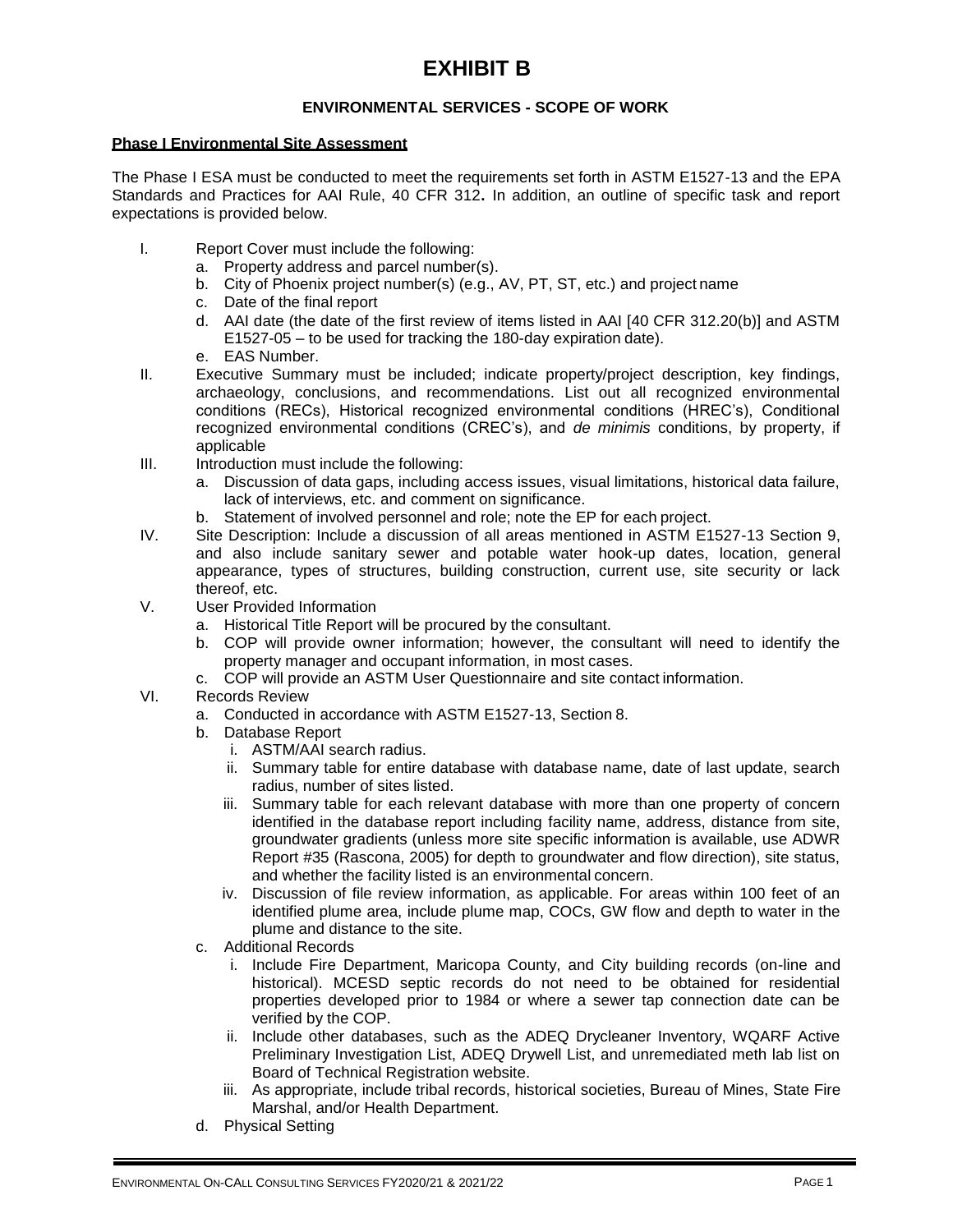- i. Include soils information.
- ii. Include a statement regarding potential onsite waters of the US.
- e. Historical Use for Property/Adjoining Properties
	- i. Include a summary table in the introduction for the historical section that will include a list of each historical data type, the source, and the applicable dates.
	- ii. Include discussion of data failure and if it impacts your knowledge of the historical uses of the site and your ability to make conclusions and recommendations.
	- iii. Research must go back to first developed use or 1940, whichever is earlier.
	- iv. Review and discuss all standard sources as listed in ASTM E1527-13, including the (historical) title report, as well as other historical sources.
	- v. Aerial review must go back every 5 years (as available), to 1940, at a minimum.
	- vi. City Directories shall include findings for site (current and any identified historical address) and use of adjacent properties.
	- vii. Archaeology review (contact Pueblo Grande Museum).
	- viii. Vapor Encroachment Considerations: Identify all properties with a current and/or historical property boundary within 100 feet or less of the subject property boundary and where current and/or historical uses include those types of uses identified as of particular concern for potential vapor intrusion by ASTM E2600-10, Section 8.4.1. Such properties shall be listed as a REC unless otherwise explained with the application of professional judgment as discussed in ASTM E2600-10, Section8.5.3.
- VII. Site Reconnaissance
	- a. The site visit must be conducted by someone who meets the definition of an EP.
	- b. Conduct a refrigerant-containing appliance inventory (application type, location, manufacturer, photo documentation, and data plate information, if available).
- VIII. Interviews
	- a. Interviews must be conducted in accordance with 40 CFR 312.23 and ASTM E1527-13, Section 10. If any of the interviews cannot be conducted, provide documentation of attempts to make contact.
	- b. Interviews must be conducted with the current owner, operator, and occupant.
	- c. Conduct interviews with at least one of the following: current and past facility managers, past owners, occupants, or operators, or employees of current and past occupants. Documentation shall be provided showing attempts to locate previous owners, etc.
	- d. Conduct interviews with neighboring or nearby property owners, if the property is considered an "abandoned property" or as available for properties that are not abandoned.
- IX. Findings, Opinion, Conclusions, and Recommendations
	- a. List out all recognized environmental conditions (RECs), Historical recognized environmental conditions (HREC's), Conditional recognized environmental conditions (CREC's), and *de minimis* conditions, by property, if applicable.
	- b. Include a recommendations section, indicating whether or not recommendations for additional assessment are warranted, and if so, provide discussion of recommendations.

# X Appendices

- a. Photographs
- i. Minimum of six photographs of the site and adjacent properties must beincluded.
- ii. Must include photographs of any RECs and significant findings.
- iii. Photos must not be formatted to more than 4 per page.
	- b. Diagrams
- i. Vicinity Map
- ii. Site Plan: The Site Plan must be of sufficient detail to show structures, location of any RECs, and all adjacent properties with addresses and business names labeled.
- iii. Aerial Photograph(s)
	- 1. Must include at least one aerial photograph with the site boundary clearly indicated on the figure.
	- 2. Include additional aerials used in determining RECs (with site boundary clearly indicated).
	- 3. Any aerials included shall have the site boundaries indicated.
	- c. Other Reference Material

For sites located within a WQARF or other identified plume, include the information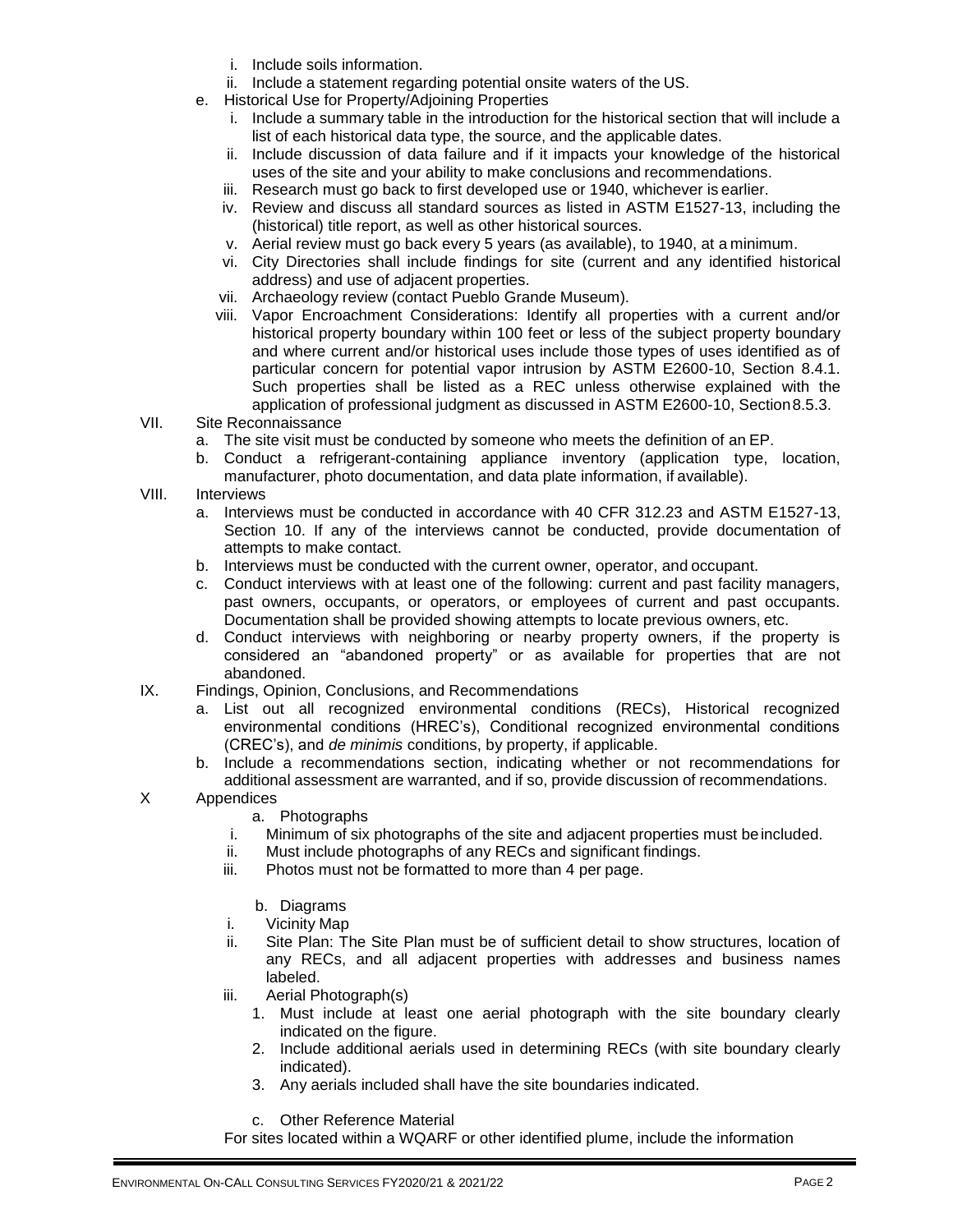available on the ADEQ website [\(http://www.azdeq.gov/environ/waste/sps/phx.html\);](http://www.azdeq.gov/environ/waste/sps/phx.html)%3B) for NPL sites, include information from the EPA website [\(http://www.epa.gov/superfund/sites/siteinfo.htm\);](http://www.epa.gov/superfund/sites/siteinfo.htm)%3B) Sanborn maps, database report (well records that are not on site or within 1/8 mile of site may be omitted), file review documentation, previous reports, local agency records, site records, archaeological documentation, qualifications of personnel working on this project, etc.

The Phase I ESA must be conducted to meet the requirements set forth in ASTM E1527-13 and the EPA Standards and Practices for AAI Rule, 40 CFR 312.

### **Phase I Environmental Site Assessment Update**

Phase I ESA Updates must be conducted to meet the requirements set forth in ASTM E1527-13, Section 4.6 and the EPA Standards and Practices for AAI Rule, 40 CFR 312 (40 CFR 312.20(c)(3)). Specifically, the Update must include:

- Updated interviews with past and present owners, operators, and occupants
- Updated searches for recorded environmental cleanup liens.
- Updated reviews of federal, tribal, state, and local government records.
- Visual re-inspection of the facility and of adjoining properties.
- The declaration of the EP.

In addition, the City of Phoenix expects that the Update also include:

- New site photographs to document the visual inspection.
- New aerial photographs, if applicable.
- The archaeology does not need to be updated.

The Update typically will be written as a stand-alone report, following the Phase I report format previously described, and if so, must not be a duplication of the previous report. When authorized by the COP, you may provide the update in a letter report format.

The cover shall include the AAI date of the original report as well as the AAI date for the update. The Update must include an electronic copy of the previous report(s) as an attachment. The final CD shall include the current report and the previous report(s).

### **Phase II Environmental Site Assessment**

At the request and direction of the City, and after completion of a Phase I assessment, the Consultant shall perform a Phase II assessment on specified properties. The purpose of the assessment is to determine the extent of any suspected environmental contamination and to estimate remediation costs in the event the City proceeds to acquire the property. The assessment shall at a minimum be performed in accordance with ASTM E1903-11 and the requirements presented herein. The following are some of the tasks expected of the Consultant:

- I. Field Activities
	- a. Permitting and agency notification, as necessary.
	- b. Utility location (Blue Stake and private locator, when necessary).
	- c. Perform necessary sampling, including drilling/excavation associated with the investigation (e.g. underground storage tanks, pesticides, etc.).
	- d. Inspect structures and remove investigation derived waste from the site.
	- e. Site restoration. Discuss scope with COP. Include costs in proposal.<br>f. Identify potential hazardous wastes located on the site. Propose
	- Identify potential hazardous wastes located on the site. Propose removal activities to COP.
- II. Laboratory Analysis
	- a. Follow chain of custody protocol. Include chain-of-custody documentation in report.
	- b. Include laboratory QA/QC information.
	- c. Include laboratory accreditation information.
- III. Report with the following sections, at minimum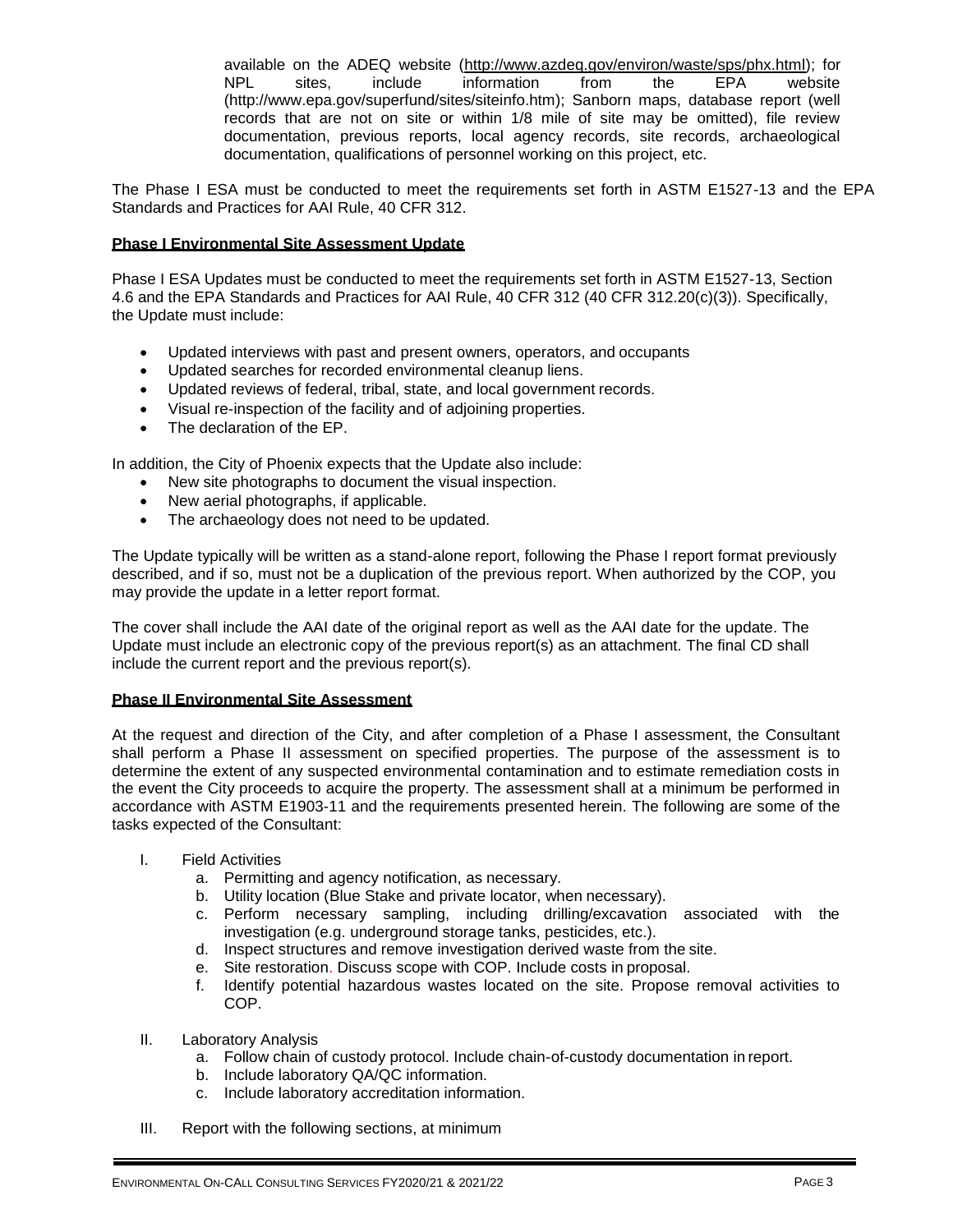- a. Report Cover must include:
	- i. Date the report was prepared.
	- ii. City of Phoenix project number (e.g., AV, PT, WD numbers).
	- iii. Property address and parcel number.
	- iv. Light Rail Transit (LRT) number, if applicable.
	- v. Project name, if applicable (e.g., Light Rail Transit Project, Community Noise Reduction Program, etc.).
- b. Executive Summary
- c. Introduction must include:
	- i. Discussion of limitations (e.g. access issues, visual limitations, etc.)
	- ii. Involved personnel, including qualifications of the environmental professional(s) (include regulatory statement).
- d. Findings, Conclusions, and Recommendations, if any, must be provided.
- e. Diagrams
	- i. Must include all sample locations.
	- ii. Must to be to scale.
- f. Photographs of site activities . Take a photograph of the site before and after investigation.

Phase II assessments are designed and directed on a case-by-case basis. Associated costs are projected as the requirements dictate. The Consultant will present a preliminary proposal with costs for approval prior to commencement of the project. As the Phase II assessment is performed, it is often necessary to alter the scope of work previously agreed upon. Major revisions will require the consent of the requesting department.

### **Vapor Encroachment Screening**

The vapor encroachment screening (VES) must be conducted to meet the requirements set forth in ASTM E2600-15. In addition, and for clarification, an outline of specific task and report expectations is provided below.

- I. The Tier I Screening shall begin by identifying the groundwater flow direction and average depth based on existing data known to the consultant through the Phase I or other investigations, or, if unavailable, the Arizona Department of Water Resources Hydrologic Map Series report No. 35 for the Phoenix AMA (Rascona, 2005). Using that information, the consultant must prepare and include a figure showing the subject property and the area of concern as defined by ASTM E2600-10.
- II. The consultant must identify each use of particular concern, as described in ASTM E2600-15 section 8.4.1, occurring within the area of concern, in a table that includes the location, the potential contaminants of concern associated with that use, a brief description of the available records, if any, that can be used to evaluate whether a release has occurred, and a description of the professional judgment used to determine whether a vapor encroachment condition (VEC) exists, likely exists, cannot be ruled out or can be ruled out as described in ASTM E2600-15 section 8.6. All such uses shall be plotted on a figure showing the subject property.
- III. It is particularly important that the report be organized to address each of the steps described in sections 8.5-8.7 of ASTM E2600-15. The reader must be able to easily determine whether the prescribed steps were followed and to clearly understand if and how professional judgment was applied to reach the conclusions stated in the report.
- IV. The report format shall substantially follow the recommendations in sections 12 and Appendix X4 of ASTM E2600-15 but must also include an executive summary briefly discussing the findings with particular description of any identified VECs.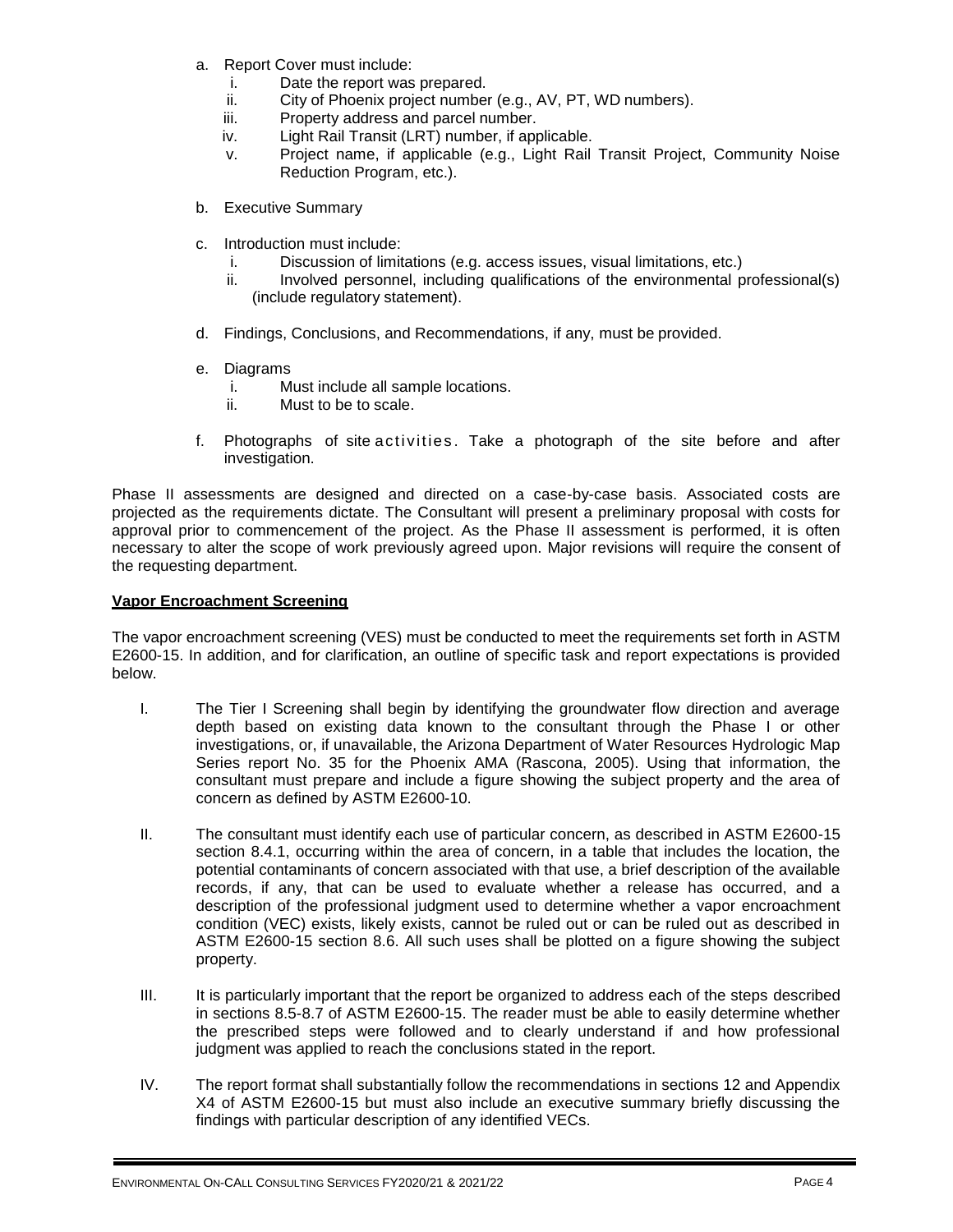- V. The report must identify the relevant experience of each professional that applies his or her professional judgment during the Tier I Screening Assessment.
- VI. For any identified VECs the report must include a plume distance test as described in section 8.5.2 of ASTM E2600-15 with a clear and compelling explanation of how that test was performed and what professional judgment was necessary. This may include references to professional reports, regulatory records, technical documents, or other relevant information. Experience with plume configurations in the Phoenix area is essential and shall be relied upon extensively in performing this test. The test must include assessment of whether intervening data points, i.e. monitoring wells or site-specific data in known regulatory files, could be used to evaluate the plume distance test. This assessment can be used to subsequently identify a potential Tier 2 Screening scope of work.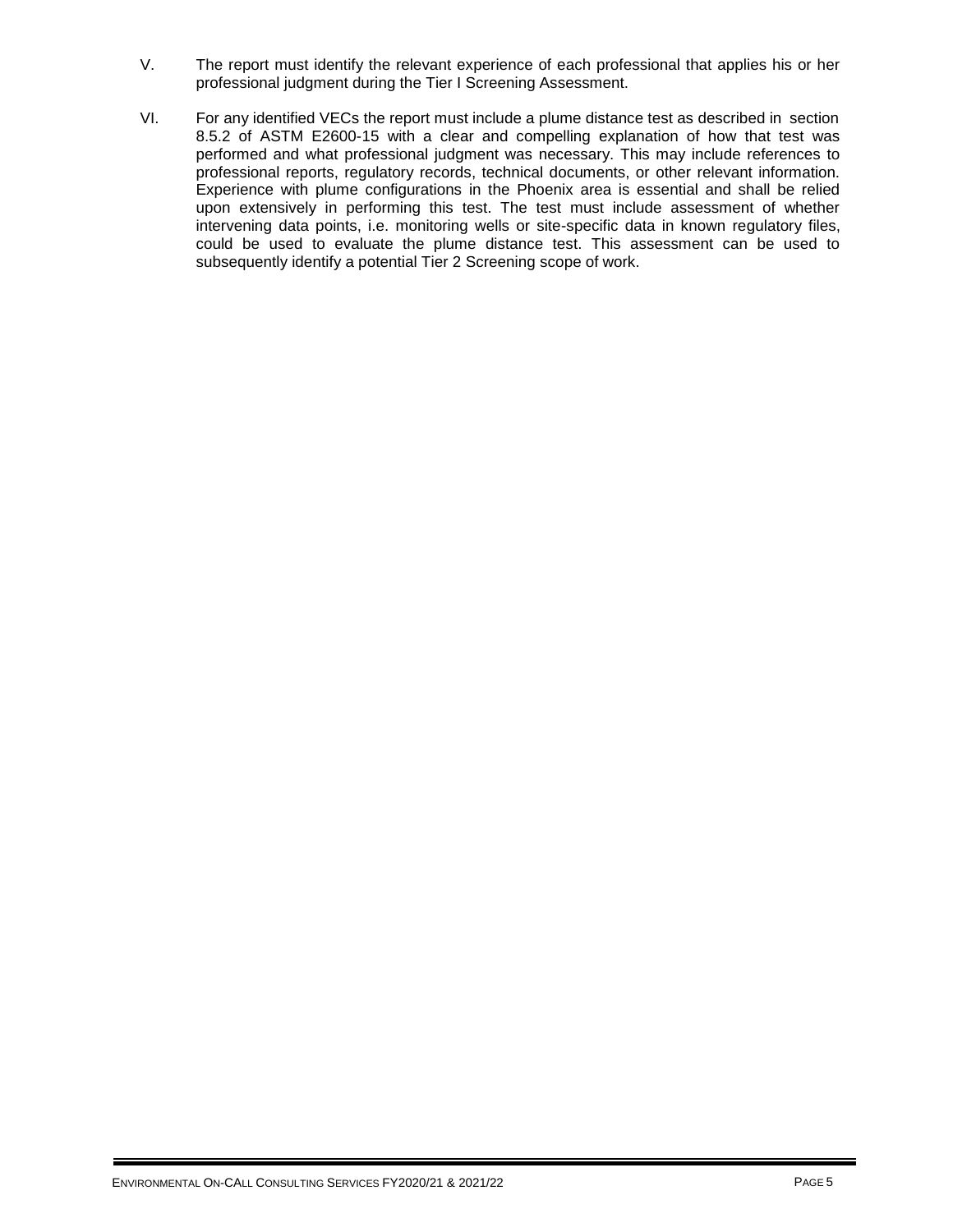# **EXHIBIT C**

### **INDEMNIFICATION CLAUSE AND INSURANCE REQUIREMENTS**

### **INDEMNIFICATION**

Consultant ("Indemnitor") must indemnify, defend, save and hold harmless the City and its officers, officials, agents and employees ("Indemnitee") from any and all claims, actions, liabilities, damages, losses or expenses (including court costs, attorneys' fees and costs of claim processing, investigation and litigation) ("Claims") caused or alleged to be caused, in whole or in part, by the wrongful, negligent or willful acts, or errors or omissions of Consultant or any of its owners, officers, directors, agents, employees, or subconsultants in connection with this Contract. This indemnity includes any claim or amount arising out of or recovered under workers' compensation law or on account of the failure of Consultant to conform to any federal, state or local law, statute, ordinance, rule, regulation or court decree. Consultant must indemnify Indemnitee from and against any and all Claims, except those arising solely from Indemnitee's own negligent or willful acts or omissions. Consultant is responsible for primary loss investigation, defense and judgment costs where this indemnification applies. In consideration of the award of this contract, Consultant agrees to waive all rights of subrogation against Indemnitee for losses arising from or related to this Contract. The obligations of Consultant under this provision survive the termination or expiration of this Contract.

Consultant ("Indemnitor") must indemnify, defend, save and hold harmless the City of Phoenix and its officers, officials, agents and employees ("Indemnitee") from and against any and all demands, claims, complaints, losses, damages, actions or causes of action, assessments, liabilities, costs or expenses including, without limitation, interest, penalties and reasonable attorney's fees and reasonable expenses of investigation and remedial work (including investigations and remediation by engineers, environmental consultants and similar technical personnel) asserted against or imposed upon or incurred by Indemnitee arising in connection with, or resulting from, any Environmental Law, including, but not limited to, any use, generation, storage, spill, release, discharge or disposal of any Hazardous Substance that is now or comes to be located on, at, about or under the property or because of, or in connection with, the violation of any Environmental Law (hereinafter collectively referred to as "Claims") to the extent that such Claims are caused by the Fault of Indemnitor, its officers, officials, agents, employees, Consultants, volunteers, tenants, subtenants, invitees or licensees. As used in this section: (a) "Hazardous Substances" are those substances defined as toxic or hazardous substances, pollutants, or wastes by Environmental Law and the following substances: gasoline, kerosene, or other petroleum products, toxic pesticides and herbicides, volatile solvents, materials containing asbestos or formaldehyde, and radioactive materials; (b) "Environmental Law" means federal, state or local laws and regulations, including common law, that relate to health, safety or environmental protection; and (c) "Fault" means those nonculpable acts or omissions giving rise to strict liability under any Environmental Law pertaining to Hazardous Substances, as well as culpable conduct (negligence or willful misconduct). In consideration of the award of this contract, the Consultant agrees to waive all rights of subrogation against the City, its officers, officials, agents and employees for losses arising from the work performed by the Consultant for the City.

# **INSURANCE REQUIREMENTS**

Consultant and subconsultants must procure insurance against claims that may arise from or relate to performance of the work hereunder by Consultant and its agents, representatives, employees and subconsultants. Consultant and subconsultants must maintain that insurance until all of their obligations have been discharged, including any warranty periods under this Contract.

These insurance requirements are minimum requirements for this Contract and in no way limit the indemnity covenants contained in this Contract. The City in no way warrants that the minimum limits stated in this section are sufficient to protect the Consultant from liabilities that might arise out of the performance of the work under this Contract by the Consultant, his agents, representatives, employees or subconsultants and Consultant is free to purchase such additional insurance as may be determined necessary.

1. Minimum Scope and Limits of Insurance

Consultant must provide coverage with limits of liability not less than those stated below. An excess liability policy or umbrella liability policy may be used to meet the minimum liability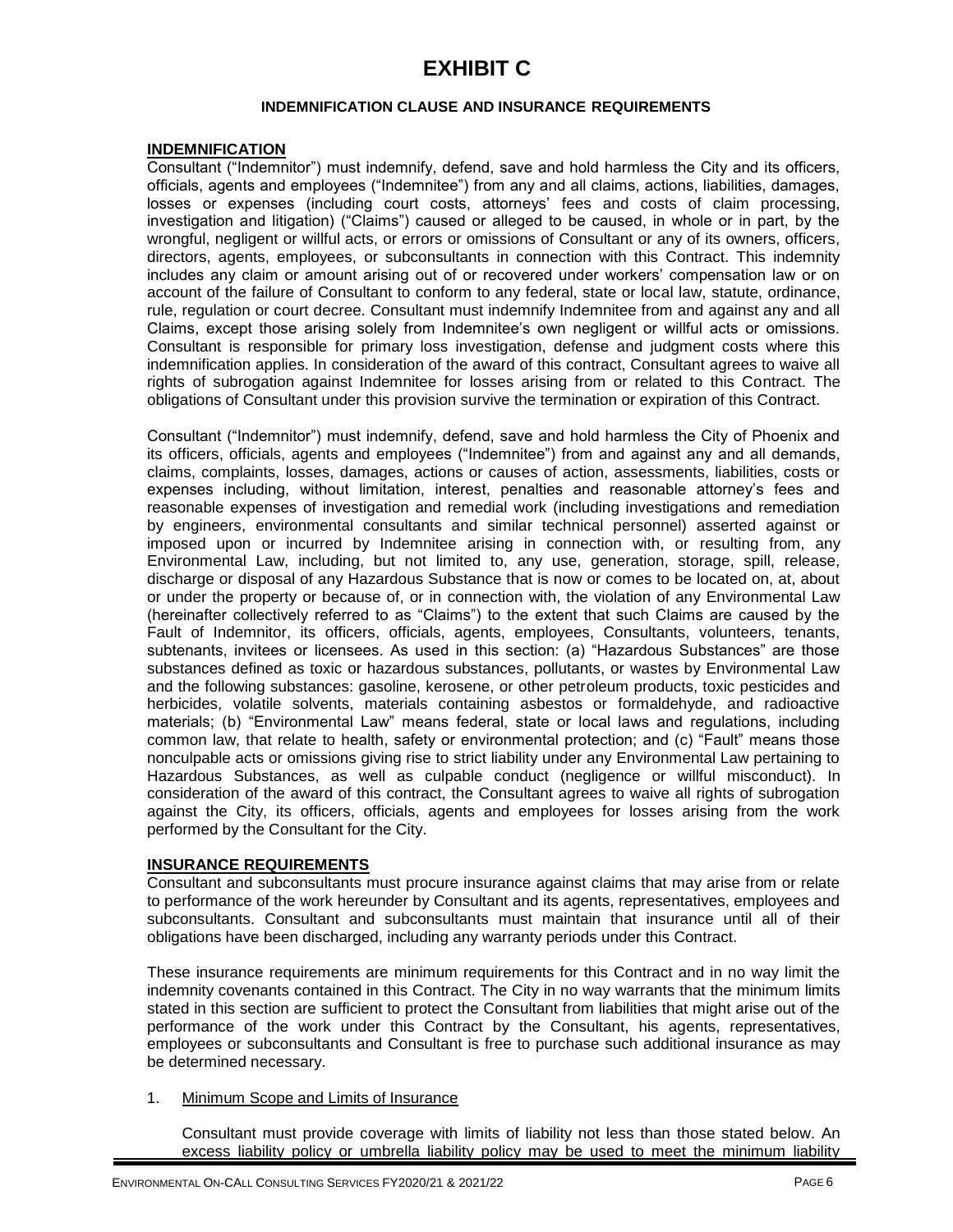requirements provided that the coverage is written on a "following form" basis.

### **a. Commercial General Liability – Occurrence Form**

Policy must include bodily injury, property damage, and broad form contractual liability and XCU coverage.

| • General Aggregate                         | \$2,000,000 |
|---------------------------------------------|-------------|
| • Products – Completed Operations Aggregate | \$1,000,000 |
| • Personal and Advertising Injury           | \$1,000,000 |
| • Each Occurrence                           | \$1,000,000 |

The policy must be endorsed to include the following additional insured language: "The City of Phoenix is named as an additional insured with respect to liability arising out of the activities performed by, or on behalf of the Consultant".

### **b. Automobile Liability**

Bodily injury and property damage for any owned, hired, and non-owned vehicles used in the performance of this Contract.

Combined Single Limit (CSL) \$1,000,000 \$1,000,000

The policy must be endorsed to include the following additional insured language: "The City of Phoenix is named as an additional insured with respect to liability arising out of the activities performed by, or on behalf of the Consultant, including automobiles owned, leased, hired or borrowed by the Consultant".

### **c. Worker's Compensation and Employers' Liability**

| <b>Workers' Compensation</b> | Statutory |
|------------------------------|-----------|
| <b>Employers' Liability</b>  |           |
| Each Accident                | \$100,000 |
| Disease - Each Employee      | \$100,000 |
| Disease - Policy Limit       | \$500,000 |

- 1. Policy must contain a **waiver of subrogation** against the City ofPhoenix.
- 2. This requirement does not apply when a Consultant or subconsultant is exempt under A.R.S. 23-902(E), **AND** when such Consultant or subconsultant executes the appropriate sole proprietor waiver form.

### **d. Consultant's Pollution Liability**

For losses caused by pollution conditions that arise from the operations of the Consultant as described in the Scope of Services section of this Contract.

| Per Occurrence    | \$1,000,000 |
|-------------------|-------------|
| General Aggregate | \$2,000,000 |

- 1. The policy should be written on an "occurrence" basis with no sunset clause or if written on a "claims-made" basis, it must be maintained for a period of not less than 8 years with the retroactive date to be prior to or held constant with the date of this contract.
- 2. Such insurance must name the City of Phoenix and its subsidiaries and affiliates as Additional Insureds with respect to liability arising out of the activities performed by, or on behalf of the Consultant.
- 3. The policy must provide coverage for pollution conditions that arise from the operations of the Consultant described under the scope of services contract. The policy should include the following coverages: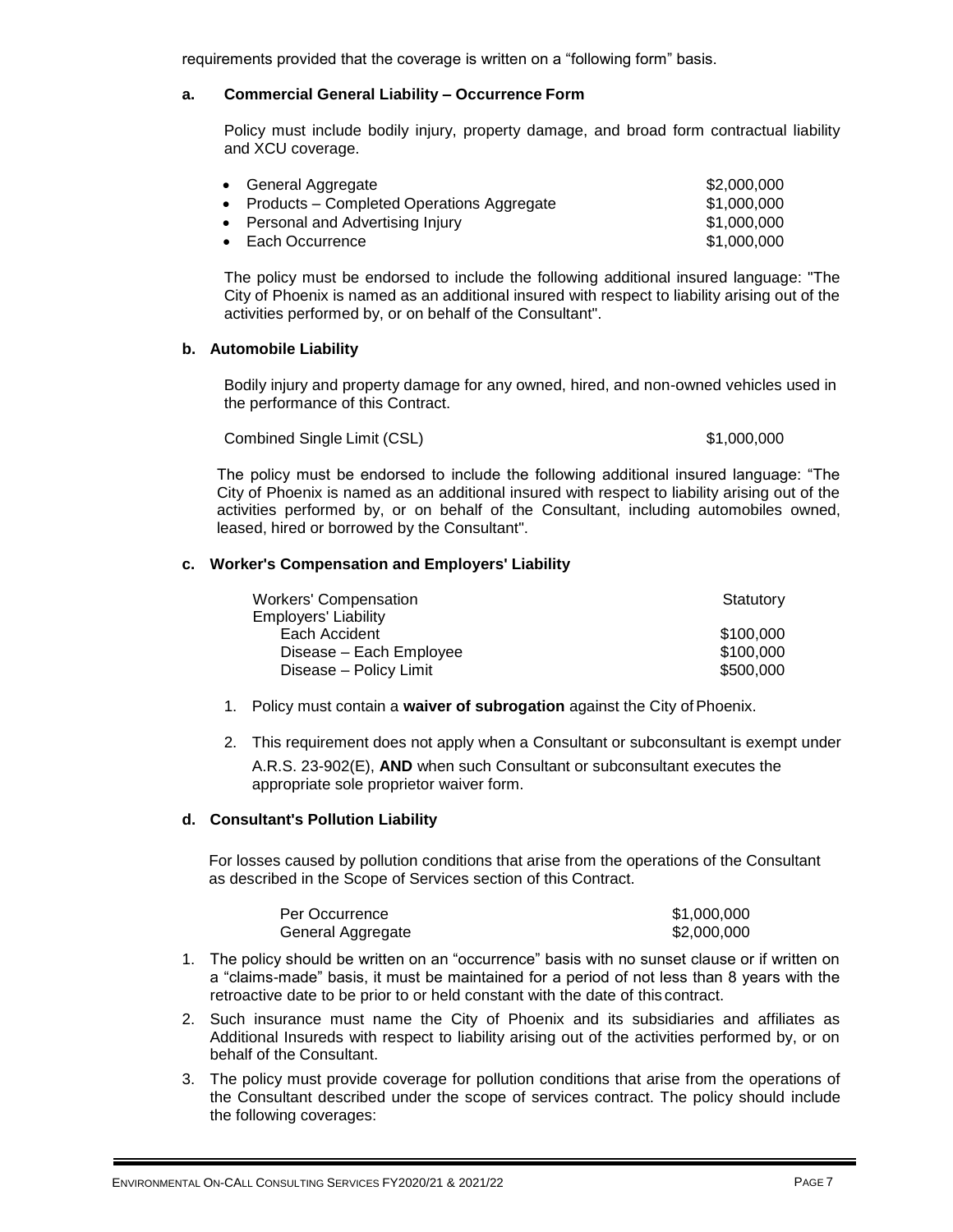- $\circ$  Bodily injury, sickness, disease, mental anguish or shock sustained by any person, including death and medical monitoring costs.
- o Property damage including physical injury to or destruction of tangible property including the resulting loss of use thereof, cleanup costs, and the loss of use of tangible property that has not been physically injured or destroyed including diminution in value.
- $\circ$  Environmental damage including physical damage to soil, surfacewater or groundwater, or plant or animal life, caused by pollution conditions and giving rise to cleanup costs.
- $\circ$  Defense including costs, charges and expenses incurred in the investigation, adjustment or defense of claims for such compensation damages.
- o Asbestos or lead (no exclusion)
- o Mold
- o Transportation cargo
- o Non-Owned Disposal sites
- 4. Should any of the work involve treatment, storage or disposal of hazardous wastes from the job site, Consultant must furnish an insurance certificate from the designated disposal facility establishing that the facility operator maintains current Pollution Legal Liability Insurance in the amount of not less than \$1,000,000 per occurrence/\$2,000,000 annual aggregate and will cover sudden and gradual pollution losses arising from the facility, associated with work performed under this agreement.

### **e. Professional Liability (Errors and Omissions Liability)**

The policy must cover professional misconduct or lack of ordinary skill for those positions defined in the Scope of Services of this contract.

| Each Claim       | \$1,000,000 |
|------------------|-------------|
| Annual Aggregate | \$1,000,000 |

In the event that the professional liability insurance required by this Contract is written on a claims-made basis, Consultant warrants that any retroactive date under the policy must precede the effective date of this Contract; and that either continuous coverage will be maintained or an extended discovery period will be exercised for a period of two (2) years beginning at the time work under this Contract is completed.

2. Additional Insurance Requirements

The policies are to contain, or be endorsed to contain, the following provisions:

- a. On insurance policies where the City of Phoenix is named as an additional insured, the City of Phoenix is an additional insured to the full limits of liability purchased by the Consultant even if those limits of liability are in excess of those required by this Contract.
- b. The Consultant's insurance coverage must be primary insurance and non-contributory with respect to all other available sources.
- 3. Notice of Cancellation.

For each insurance policy required by the insurance provisions of this Contract, the Consultant must provide to the City, within two business days of receipt, a notice if a policy is suspended, voided or cancelled for any reason. Such notice will be mailed, hand delivered or sent directly to:

> City of Phoenix Office of the City Engineer Design and Construction Procurement 200 W. Washington Street, Fifth Floor Phoenix, Arizona 85003-1611

4. Acceptability of Insurers